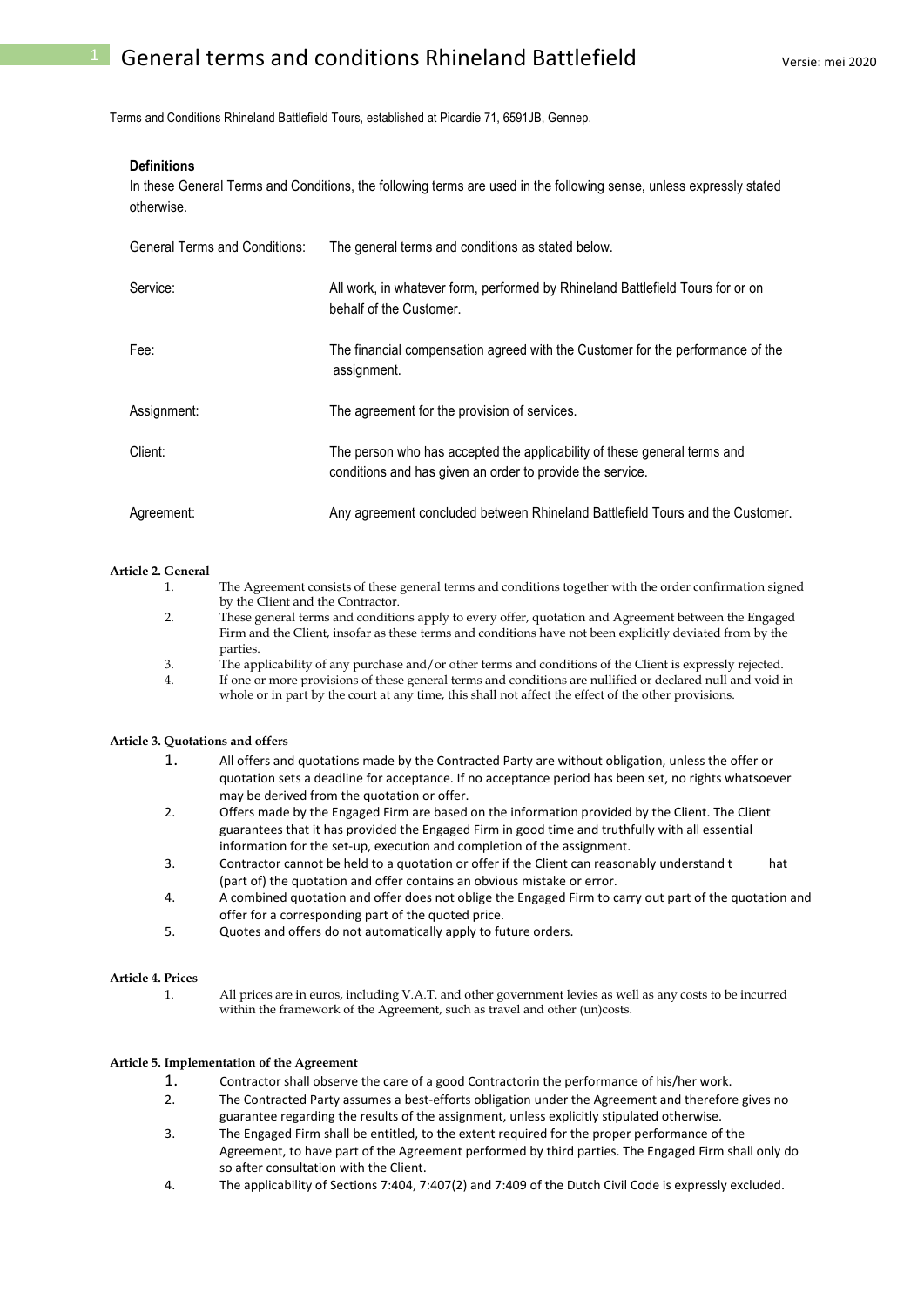## **Article 6. Terms of payment**

- 1. After acceptance of the Agreement, the Client must make a down payment to the Client. The down payment is equal to 10% of the total agreed price. The Client undertakes to transfer the down payment to the Contracted Party within 14 days after the final confirmation of the Agreement.
- 2. The remainder of the agreed price must be in the possession of Contractor no later than 4 weeks before the agreed date. In the event of a booking within six weeks before the start of the Service (after receipt of the confirmation), the total price must be paid immediately. Failure to pay on time entitles the Client, after a reminder, to cancel the Agreement and exclude the Client from participation. In that case, the cancellation conditions (see article 7.) will be adhered to and the cancellation costs due will be charged to you.
- 3. In the event of late payment, the Client is in default. The Client will be notified of this by the Engaged Firm and will then still have the opportunity to pay the outstanding amount within 7 working days. If payment is still not made, the Agreement will be deemed to have been cancelled on the day of default.Contractor shall be entitled to charge the Client for the cancellation costs owed. In that case, the provisions of Article 7 shall apply and any monies already paid shall be set off against the cancellation charges.

# **Article 7. Cancellation**

- 1. In the event of cancellation by the Customer, the Service can be rescheduled at another time.
- 2. Up to two weeks before the start of the Service, it can be cancelled free of charge.
- 3. If the Customer cancels the Service between 7 and 14 days before commencement, 10% of the agreed price will be withheld.
- 4. If the Customer cancels the Service less than 7 days before commencement, 25% of the agreed price will be withheld.
- 5. If the Provider is forced to cancel the Service, the full amount will always be refunded.

#### **Article 8. Modification of the assignment**

- 1. Changes to the Agreement by the Client which could not be foreseen by the Contractor and which cause additional work shall be charged by the Contractor to the Client in accordance with the rate agreed in the Agreement. In addition, additional work will be deemed to have been carried out if, as a result of incorrect or incomplete information provided by the Client, the Engaged Firm has to reorganise the planned work. Contractor shall be entitled to charge the Client for additional work on the basis of subsequent costing.
- 2. Any changes in the performance of the Agreement requested by the Client after the assignment has been given must have been notified by the Client to Contractorin good time and in writing. A change in or addition to the Agreement will only apply if it has been accepted by both the Engaged Firm and the Client (preferably in writing).
- 3. Changes made to an order already issued may result in the original agreed delivery time being exceeded by Contractor

#### **Article 9. Force majeure**

- 1. If the Contractor is unable to fulfil his/her obligations under the Agreement or to fulfil them on time or properly due to a cause not attributable to him/her, those obligations shall be suspended until such time as the Contractor is still able to fulfil them in the agreed manner. Force majeure shall in any case be understood to mean illness on the part of Contractor.
- 2. If the period in which fulfilment of the obligations of the Engaged Firm is not possible due to force majeure lasts longer than two months, the parties will be entitled to dissolve the Agreement without the Client being entitled to any compensation whatsoever. What has already been performed pursuant to the Agreement will then be settled proportionately.

#### **Article 10. Liability**

- **1. Contractor** shall not be liable for damage of any nature whatsoever arising from the fact that Contractor has relied on incorrect and/or incomplete information provided by or on behalf of the Client.
- 2. In the event that the Engaged Firm is liable for any damage, the Engaged Firm's liability will be limited to a maximum of the amount of the invoice, or at least to that part of the amount to which the liability relates.
- 3. The liability of the Engaged Firm will in any event always be limited to the amount paid out by its insurer as the case may be.
- 4. The Engaged Firm shall only be liable for direct damage.
- 5. Direct damage is exclusively understood to mean the reasonable costs incurred to determine the cause and scope of the damage, insofar as the determination relates to damage within the meaning of these terms and